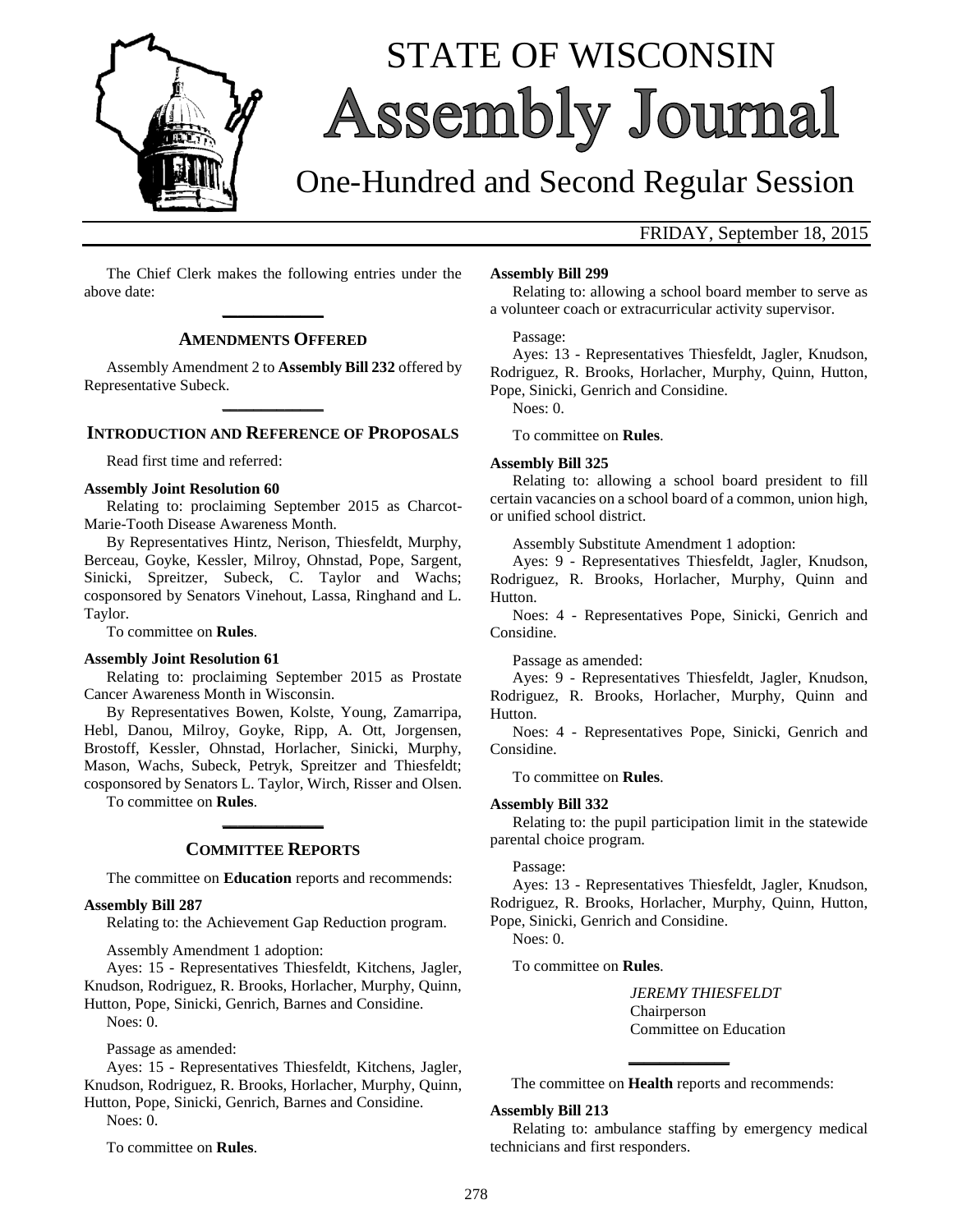Assembly Substitute Amendment 1 adoption:

Ayes: 11 - Representatives Sanfelippo, Rohrkaste, Edming, Skowronski, Kremer, Tittl, Petersen, Kolste, Zamarripa, Riemer and Subeck.

Noes: 0.

Passage as amended:

Ayes: 11 - Representatives Sanfelippo, Rohrkaste, Edming, Skowronski, Kremer, Tittl, Petersen, Kolste, Zamarripa, Riemer and Subeck.

Noes: 0.

To committee on **Rules**.

#### **Assembly Bill 242**

Relating to: modifying administrative rules related to maintenance and use standards for oxygen equipment in nursing homes.

Assembly Amendment 1 adoption:

Ayes: 10 - Representatives Sanfelippo, Rohrkaste, Edming, Skowronski, Kremer, Tittl, Petersen, Kolste, Riemer and Subeck.

Noes: 1 - Representative Zamarripa.

Passage as amended:

Ayes: 10 - Representatives Sanfelippo, Rohrkaste, Edming, Skowronski, Kremer, Tittl, Petersen, Kolste, Riemer and Subeck.

Noes: 1 - Representative Zamarripa.

To committee on **Rules**.

#### **Assembly Bill 253**

Relating to: ratification of the Interstate Medical Licensure Compact and making appropriations.

#### Passage:

Ayes: 11 - Representatives Sanfelippo, Rohrkaste, Edming, Skowronski, Kremer, Tittl, Petersen, Kolste, Zamarripa, Riemer and Subeck.

Noes: 0.

To committee on **Rules**.

#### **Assembly Bill 310**

Relating to: family planning and preventive health services grants and granting rule-making authority.

Passage:

Ayes: 7 - Representatives Sanfelippo, Rohrkaste, Edming, Skowronski, Kremer, Tittl and Petersen.

Noes: 4 - Representatives Kolste, Zamarripa, Riemer and Subeck.

To committee on **Rules**.

#### **Assembly Bill 311**

Relating to: billing the Medical Assistance program for prescription drugs by certain entities.

Passage:

Ayes: 7 - Representatives Sanfelippo, Rohrkaste, Edming, Skowronski, Kremer, Tittl and Petersen.

Noes: 4 - Representatives Kolste, Zamarripa, Riemer and Subeck.

To committee on **Rules**.

#### **Senate Bill 143**

Relating to: ambulance staffing by emergency medical technicians and first responders.

Assembly Substitute Amendment 1 adoption:

Ayes: 11 - Representatives Sanfelippo, Rohrkaste, Edming, Skowronski, Kremer, Tittl, Petersen, Kolste, Zamarripa, Riemer and Subeck.

Noes: 0.

Concurrence as amended:

Ayes: 11 - Representatives Sanfelippo, Rohrkaste, Edming, Skowronski, Kremer, Tittl, Petersen, Kolste, Zamarripa, Riemer and Subeck.

Noes: 0.

To committee on **Rules**.

*JOE SANFELIPPO* Chairperson Committee on Health

The committee on **Transportation** reports and recommends:

**\_\_\_\_\_\_\_\_\_\_\_\_\_**

#### **Assembly Bill 209**

Relating to: commercial driver licenses.

Assembly Amendment 1 adoption:

Ayes: 14 - Representatives Ripp, Spiros, Thiesfeldt,

Weatherston, A. Ott, Vorpagel, T. Larson, Swearingen,

Macco, Kahl, Danou, Kolste, Bowen and Meyers. Noes: 0.

Assembly Amendment 2 adoption:

Ayes: 14 - Representatives Ripp, Spiros, Thiesfeldt,

Weatherston, A. Ott, Vorpagel, T. Larson, Swearingen,

Macco, Kahl, Danou, Kolste, Bowen and Meyers.

Noes: 0.

Passage as amended:

Ayes: 14 - Representatives Ripp, Spiros, Thiesfeldt,

Weatherston, A. Ott, Vorpagel, T. Larson, Swearingen, Macco, Kahl, Danou, Kolste, Bowen and Meyers.

Noes: 0.

To committee on **Rules**.

#### **Assembly Bill 254**

Relating to: applicability to private roads and driveways of certain rules of the road governing passing school buses.

#### Passage:

Ayes: 14 - Representatives Ripp, Spiros, Thiesfeldt, Weatherston, A. Ott, Vorpagel, T. Larson, Swearingen,

Macco, Kahl, Danou, Kolste, Bowen and Meyers. Noes: 0.

To committee on **Rules**.

#### **Assembly Bill 298**

Relating to: highway pavement markings.

Passage: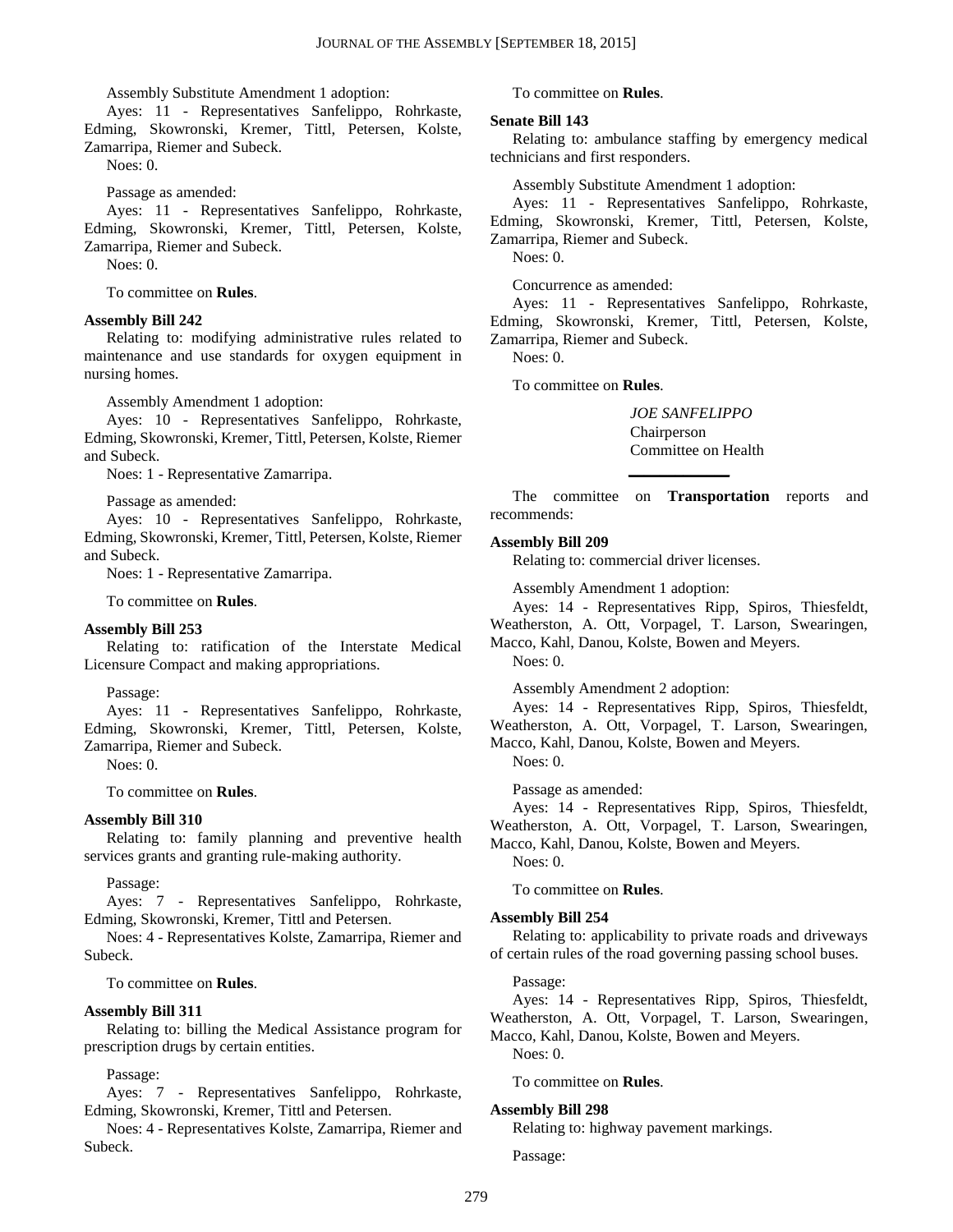Ayes: 14 - Representatives Ripp, Spiros, Thiesfeldt, Weatherston, A. Ott, Vorpagel, T. Larson, Swearingen, Macco, Kahl, Danou, Kolste, Bowen and Meyers.

Noes: 0.

To committee on **Rules**.

*KEITH RIPP* Chairperson Committee on Transportation

# **\_\_\_\_\_\_\_\_\_\_\_\_\_ ACTION ON THE SENATE MESSAGE**

#### **Senate Joint Resolution 14**

Relating to: commending Pope Francis.

By Senators Carpenter, Petrowski, Wirch, Marklein, L. Taylor, Hansen, Vukmir, C. Larson and Lassa; cosponsored by Representatives Kitchens, Hesselbein, Spreitzer, Mason, Murphy, Goyke, Petryk, Mursau, Murtha, Subeck, Bowen, Berceau, Sinicki, Wachs, Quinn, Brostoff, Ohnstad and Riemer.

To committee on **Rules**.

#### **Senate Joint Resolution 20**

Relating to: proclaiming September 2015 as Childhood Obesity Awareness Month.

By Senators L. Taylor, Vinehout, Harris Dodd, Cowles, Wirch, Olsen and Risser; cosponsored by Representatives Johnson, Barca, Berceau, Jorgensen, Goyke, Pope, Sinicki, Spreitzer, Zamarripa, Subeck and C. Taylor.

To committee on **Rules**.

#### **Senate Joint Resolution 44**

Relating to: commending Coach John Vodenlich on receiving the 2015 Wisconsin Intercollegiate Athletic Conference's Baseball Coach of the Year award.

By Senators Ringhand, Nass, Marklein, Lassa and Vinehout; cosponsored by Representatives Jorgensen, Kolste, Spreitzer, E. Brooks, Spiros, Hebl, Kerkman, Subeck, Horlacher, Murtha, Ohnstad and Berceau.

To committee on **Rules**.

#### **Senate Joint Resolution 48**

Relating to: congratulating Whistling Straits, the Kohler Company, and Herbert Kohler Jr. on the 97th Annual PGA Championship.

By Senators Gudex, LeMahieu, Vukmir, Lasee, Marklein, Erpenbach, Miller, Stroebel, Olsen, Nass, Vinehout, Darling, Risser and Lazich; cosponsored by Representatives Vorpagel, Thiesfeldt, Spiros, Kerkman, Jagler, Ripp, Jarchow, Ballweg, Goyke, Ohnstad, Hutton, Hintz, A. Ott, E. Brooks, Mursau, Krug, Subeck, Barca, Katsma, Knodl, Murtha, Murphy and Sinicki.

To committee on **Rules**.

#### **Senate Joint Resolution 49**

Relating to: commemorating the 160th anniversary of Miller Brewing Company in the state of Wisconsin.

By Senators Harris Dodd, Darling, Lassa, Ringhand, Olsen, Petrowski, Gudex, Hansen, Shilling, Lasee, Vinehout, L. Taylor, Wanggaard, Carpenter, Vukmir, Lazich and C. Larson; cosponsored by Representatives Goyke, Swearingen, Zamarripa, Skowronski, Genrich, Danou, Young, Kessler, Rohrkaste, Subeck, Milroy, Krug, Brostoff, Barca, Nygren, J. Ott, Kooyenga, Petryk, Mason, Vorpagel, Kolste, Ohnstad, Kerkman, Murphy, Knodl, Ripp, Mursau, E. Brooks, A. Ott, Sinicki, Jorgensen, Johnson, Bowen, Tranel, Bernier, Barnes, Wachs, Thiesfeldt, Zepnick, Steffen, Spreitzer, Jarchow, Horlacher and Schraa.

To committee on **Rules**.

#### **Senate Joint Resolution 50**

Relating to: recognizing September as National Suicide Prevention Month.

By Senators L. Taylor, Hansen, Lassa, Miller, Bewley, Harsdorf, Vinehout, Ringhand and C. Larson; cosponsored by Representatives Goyke, Spiros, Danou, Kessler, Brostoff, Kolste, Hesselbein, Milroy, Sinicki, Horlacher, Jorgensen, A.

Ott, Zamarripa, Berceau, Subeck, Pope and Ohnstad.

To committee on **Rules.**

#### **Senate Joint Resolution 51**

Relating to: proclaiming the second week in September each year as Towing Industry Awareness Week.

By Senators Olsen, Harsdorf, Lassa, Petrowski, Ringhand, Vinehout and Wanggaard; cosponsored by Representatives Ripp, Danou, Goyke, A. Ott, Petryk, Pope, Spiros, Subeck, Tittl, Mursau and Spreitzer.

To committee on **Rules**.

#### **Senate Bill 110**

Relating to: an exemption from civil liability related to the placement of buoys or other markers in waterways.

By Senators Moulton, Tiffany and Lasee; cosponsored by Representatives Kulp, Bernier, Kahl, Steffen, Czaja, Mursau, E. Brooks, Murtha, Tittl, Thiesfeldt, Knodl, A. Ott, T. Larson, Petersen, Ballweg and Swearingen.

To committee on **Rules**.

#### **Senate Bill 137**

Relating to: publication of certain legal notices on an Internet site maintained by a municipality.

By Senators Marklein, Olsen, Bewley, Nass and Harsdorf; cosponsored by Representatives Spiros, Bernier, Jarchow, Jacque, Kulp, Bowen, Stuck, Kitchens, Horlacher, Tittl, Doyle, Knodl, T. Larson, Weatherston, Kerkman, Ripp, Kremer, Murtha, Kapenga, Murphy and Quinn.

To committee on **Rules**.

#### **Senate Bill 153**

Relating to: donation of abandoned or seized vehicles.

By Senators Harsdorf, Olsen, Marklein, Miller and Vinehout; cosponsored by Representatives Murtha, A. Ott, E. Brooks, Horlacher, Jacque, Jarchow, Kitchens, Knodl, T. Larson, Murphy, Mursau, Petersen, Petryk, Ripp, Tittl, Kahl, Berceau and Subeck.

To committee on **Rules**.

#### **Senate Bill 173**

Relating to: the effective date of amendments to the Uniform Interstate Family Support Act.

By Senators Cowles and Lassa; cosponsored by Representatives Heaton, Ballweg, T. Larson, Quinn, Kleefisch, Knodl, Kitchens, Jacque, Spiros, Murphy and Subeck.

To committee on **Rules**.